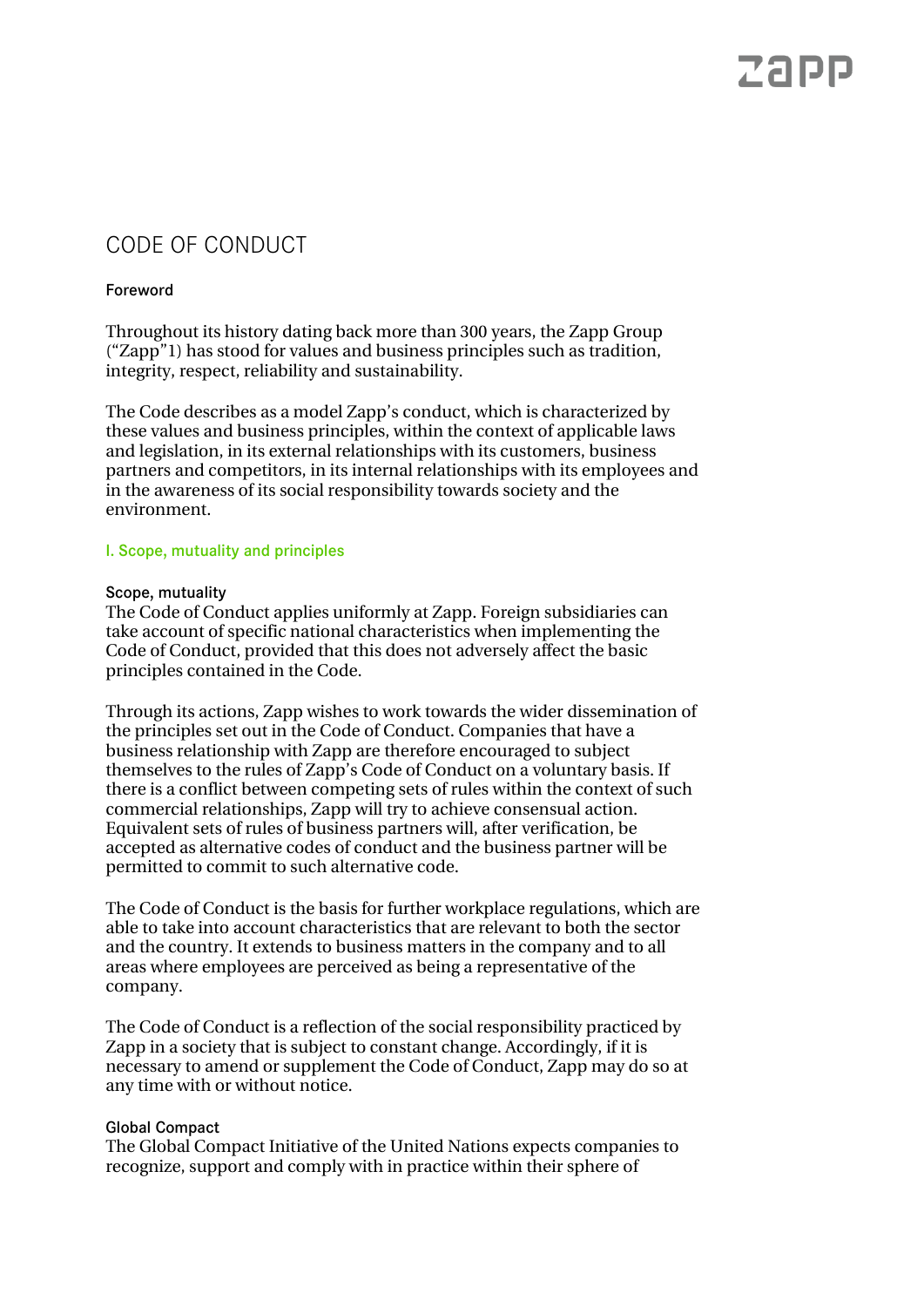# ZADD

influence a series of values with regard to human rights, labor standards, environmental protection and fighting corruption.

 $>$  Human right<sup>2</sup>

1. Businesses should support and respect the protection of internationally proclaimed human rights; and

2. make sure that they are not complicit in human rights abuses.

> Labor

3. Businesses should uphold the freedom of association and the effective recognition of the right to collective bargaining.

4. the elimination of all forms of forced and compulsory labor;

5. the effective abolition of child labor; and

6. the elimination of discrimination in respect of employment and occupation.

> Environment

7. Businesses should support a precautionary approach to environmental challenges

8. undertake initiatives to promote greater environmental responsibility; and 9. encourage the development and diffusion of environmentally friendly technologies.

> Anti-corruption

10. Businesses should work against corruption in all its forms, including extortion and bribery.

Zapp values

Against the background of the principles stated above, Zapp's specific values of tradition, integrity, respect, reliability and sustainability are the starting point for the actions of all Zapp employees. These values ensure a common, over-arching identity in all companies belonging to the Zapp Group.

### II. Lawful behaviour

Zapp is subject to laws, regulations and comparable rules in all areas of its commercial activity. These include international and national regulations, as well as regional and local rules. For example, they determine safety and environmental standards for plants and their operation, describe requirements for the quality of products and services, regulate actions in different markets or prohibit certain behaviors and practices.

The primary objective for Zapp is to satisfy these requirements and to act only within this prescribed and constantly changing operational framework.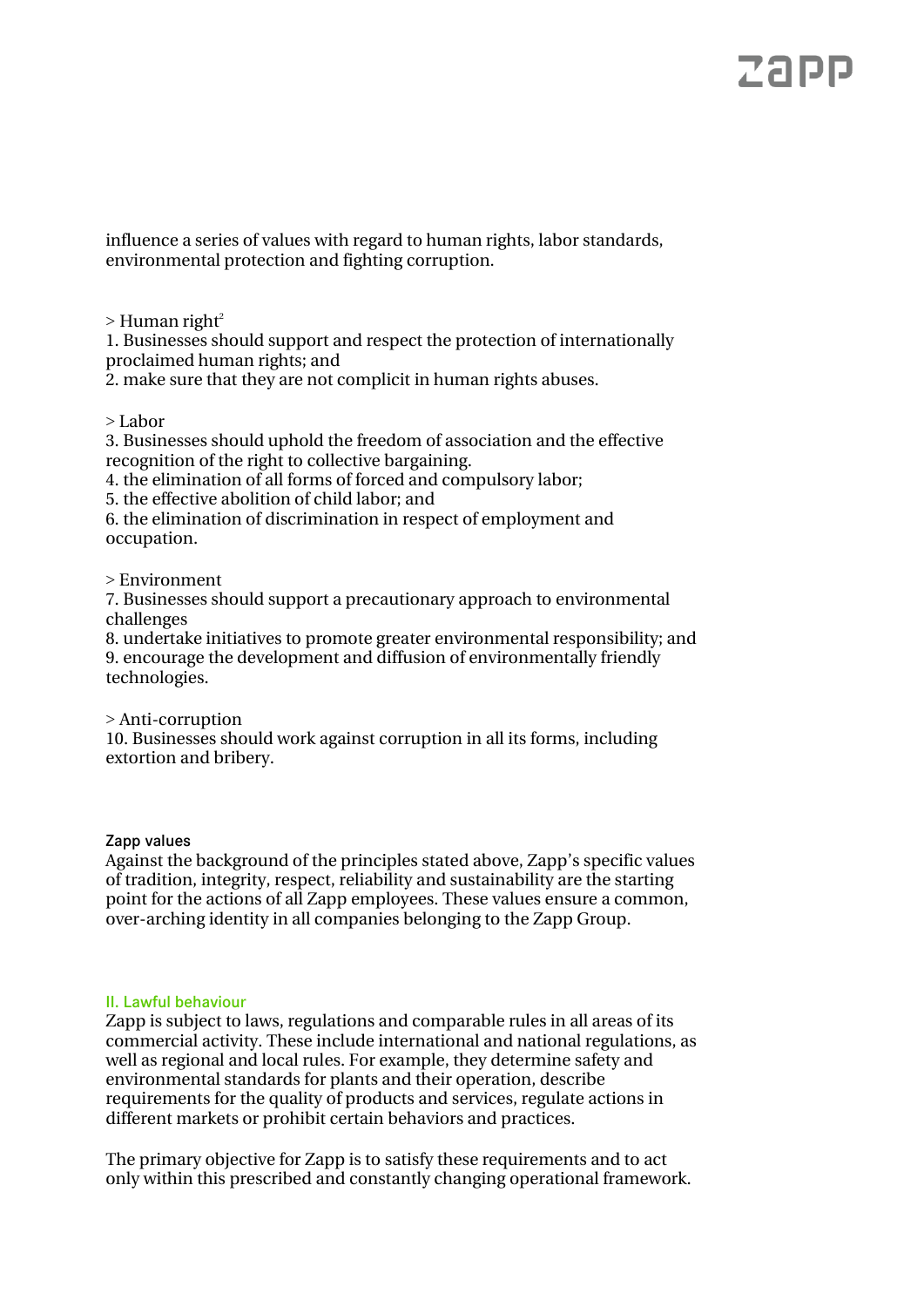## ZADD

The integrity of all dealings is an important requirement for sustainably successful business. Zapp expects conduct in accordance with the law. Zapp will do everything necessary to inform employees about the regulations which apply to them and to instruct them in complying with such regulations.

The general conditions for Zapp's business activities are not formed solely by international or national law, but also by numerous rules (social and cultural). Zapp integrates these often unwritten rules into its deliberation and decision-making processes and endeavors to act in accordance with them.

#### III. External relationships

#### General principles

Zapp carries out its business using resources that are legally and ethically sound and expects the same from its employees. Zapp also presses for its business partners, suppliers and customers to observe this principle.

The private interests of Zapp employees and the interests of the company should be strictly separated from each other. A conflict of interests arises when private interests conflict in any way with Zapp's interests, or when there is even a suggestion of a conflict.

Employees may neither demand or accept, nor offer or grant monetary contributions from third parties. This applies without exception and in particular with regard to public officials, including those from foreign states and international organizations.

Other types of contributions from suppliers, customers and other business partners may not be requested.

Contributions such as occasional gifts, hospitality and other perks may only be accepted within the context of customary business practice and provided that they are not capable of influencing business decisions. Such contributions may only be given within the context of customary customer retention, provided that it does not suggest any undue influence.

#### Anti-trust law and fair competition

Zapp is committed to honest and fair competition. Accordingly, Zapp advocates and observes anti-trust and fair competition law in all the markets where Zapp is active. Legislation in this area differs from country to country, but its objective is always to prevent competitors reaching agreements that could restrict, limit or distort fair competition. Compliance with these laws is important for the success of Zapp because they promote correctly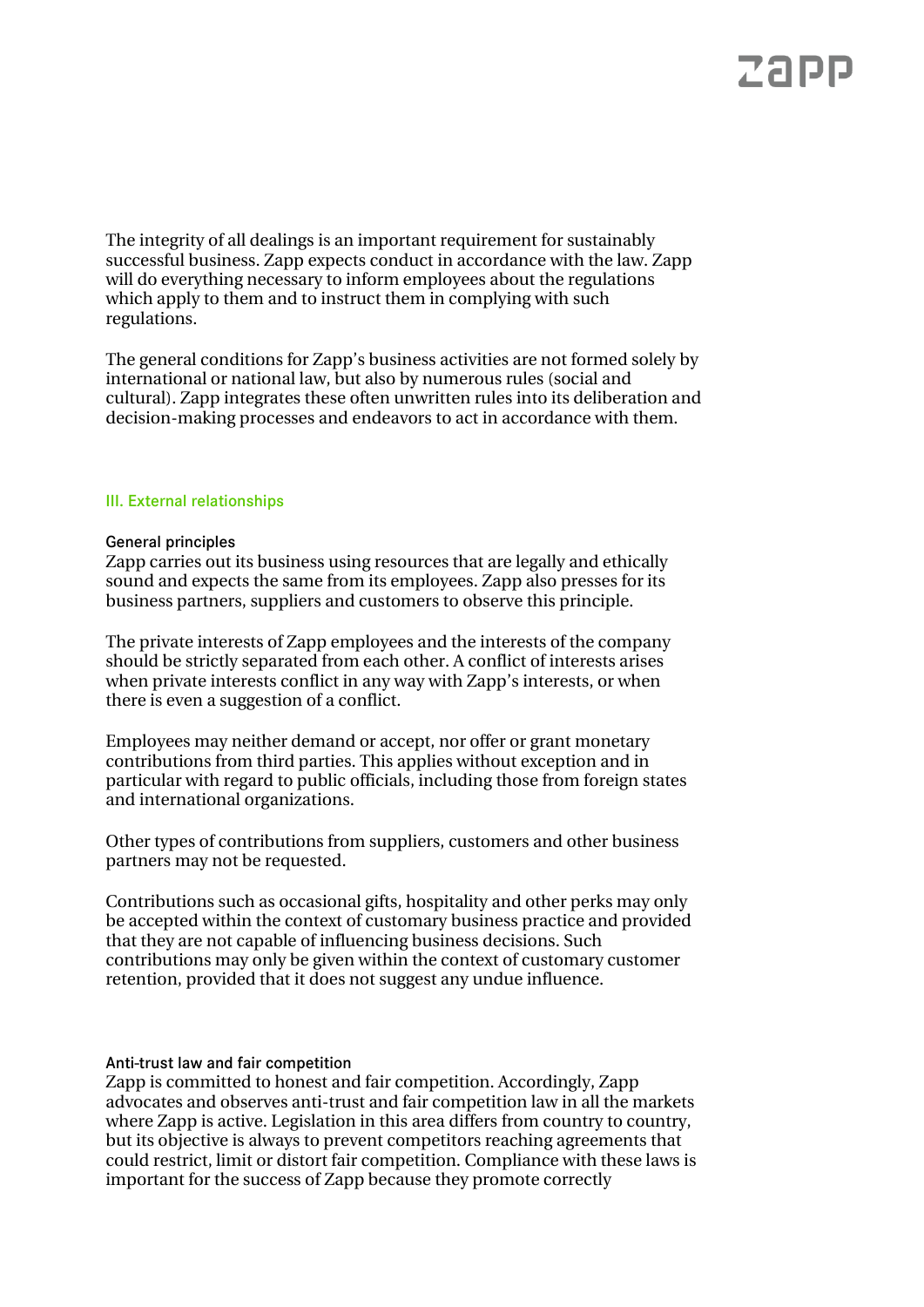## ZADD

functioning, fair and open markets and ensure that orders are placed on the basis of quality and performance, and not on the basis of improper conduct.

Activity in professional associations and, in particular, participating in the meetings of such associations forms an important foundation for representing the interests of industry and business groups within the context of national and international legislation. However, Zapp Group employees must also observe the principles and conduct guidelines set out above in their work with associations and act in compliance with anti-trust law. If you notice other participants in such committees acting in a way that contravenes anti-trust law, or if you notice such behavior on the fringes of such association events, you must immediately withdraw from these committees and associations and notify your supervisor of this.

#### Export controls and trade restrictions

Zapp is a globally active company which must observe rules that restrict the free movement of goods as part of its global business activity. Various national and international laws and embargos restrict or prohibit the import, export or domestic trading of goods, technologies and services, as well as capital and payment transactions. The restrictions and prohibitions may be based on the nature of the goods, the country of origin or country of usage, or the identity of the business partner.

National and international export control provisions are of particular significance. Every Zapp employee must observe these control provisions when goods and/or services are purchased, brokered, manufactured or placed on the market, or when technologies are transferred or received. The requirement for official authorizations is to be checked before carrying out the respective transaction. Zapp is also committed to the fight against smuggling. Where import and export transactions are concerned, Zapp and its employees must observe the relevant customs provisions. In addition to the consequences for the business unit concerned, breaches of the aforementioned rules can severely harm the reputation of the entire group and have incalculable consequences. Zapp must put in place the required organizational measures and appoint people responsible for ensuring compliance with the aforementioned rules.

#### Bribery, kickbacks, fraud and corruption

Zapp is committed to honest and fair competition. Zapp supports and complies with all applicable anti-corruption laws. Under no circumstances does Zapp endorse the offering, approval or acceptance of bribes (whether in monetary form or otherwise), kickback payments or other improper or illegal payments in order to receive or safeguard orders, or for any other reason in connection with Zapp's business activities. Under no circumstances may Zapp employees accept, present or promise anything of value if this could be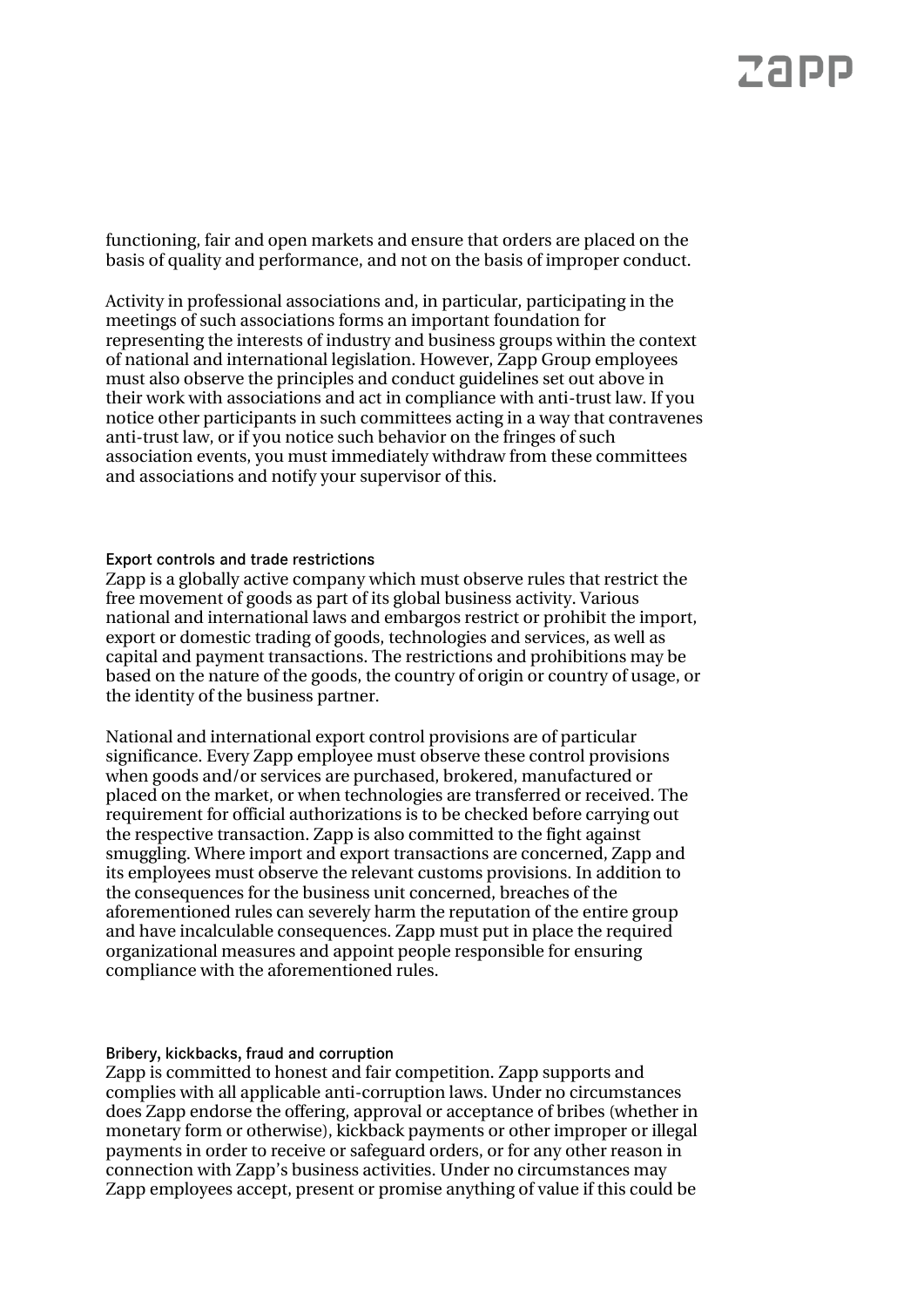interpreted as an attempt to influence a state or a company to carry out a transaction. Brokers, representatives, suppliers, sales partners, haulage companies and other third parties, subsidiaries and joint venture companies may not be obliged to act in a way that Zapp itself is not permitted to act.

#### IV. Internal relationships

Occupational and plant safety, health protection Zapp works to continuously improve occupational and plant safety, as well as health protection.

Every employee is jointly responsible for the protection of other people and the environment in their working environment. All relevant laws and rules are to be observed. Each member of the management team is obliged to instruct and support their employees in carrying out this responsibility. Any breaches or accidents are to be notified immediately to the responsible units.

Equality of opportunity and respectful co-existence

Zapp respects the dignity and the personality of each individual employee. Dealings with one another are characterized by mutual respect, fairness, team spirit, professionalism and openness. The management team acts as a role model and proves itself as a competent point of contact, especially in conflict situations.

Zapp promotes equality of opportunity and diversity. We consider both to be an indispensible prerequisite for a good reputation and commercial success.

No employee or applicant will be disadvantaged on the basis of their sex, marital status, race, nationality, age, religion or sexual orientation. The selection, training and promotion of employees is undertaken solely on the basis of job-related criteria.

Brilliant achievements are a requirement for commercial success. For this reason, Zapp will especially promote such talented individuals who contribute to the sustained success of the company both through their technical competence as well as their social skills. Zapp offers suitable opportunities for professional and personal development and encourages employees to accept such offers. Zapp is committed to employees being able to balance the company's needs with their private lives. In this regard, particular attention is paid to reconciling family and working life.

Zapp supports the work of the employees' representative bodies and promotes this through open dealings in the spirit of a partnership-based collaboration.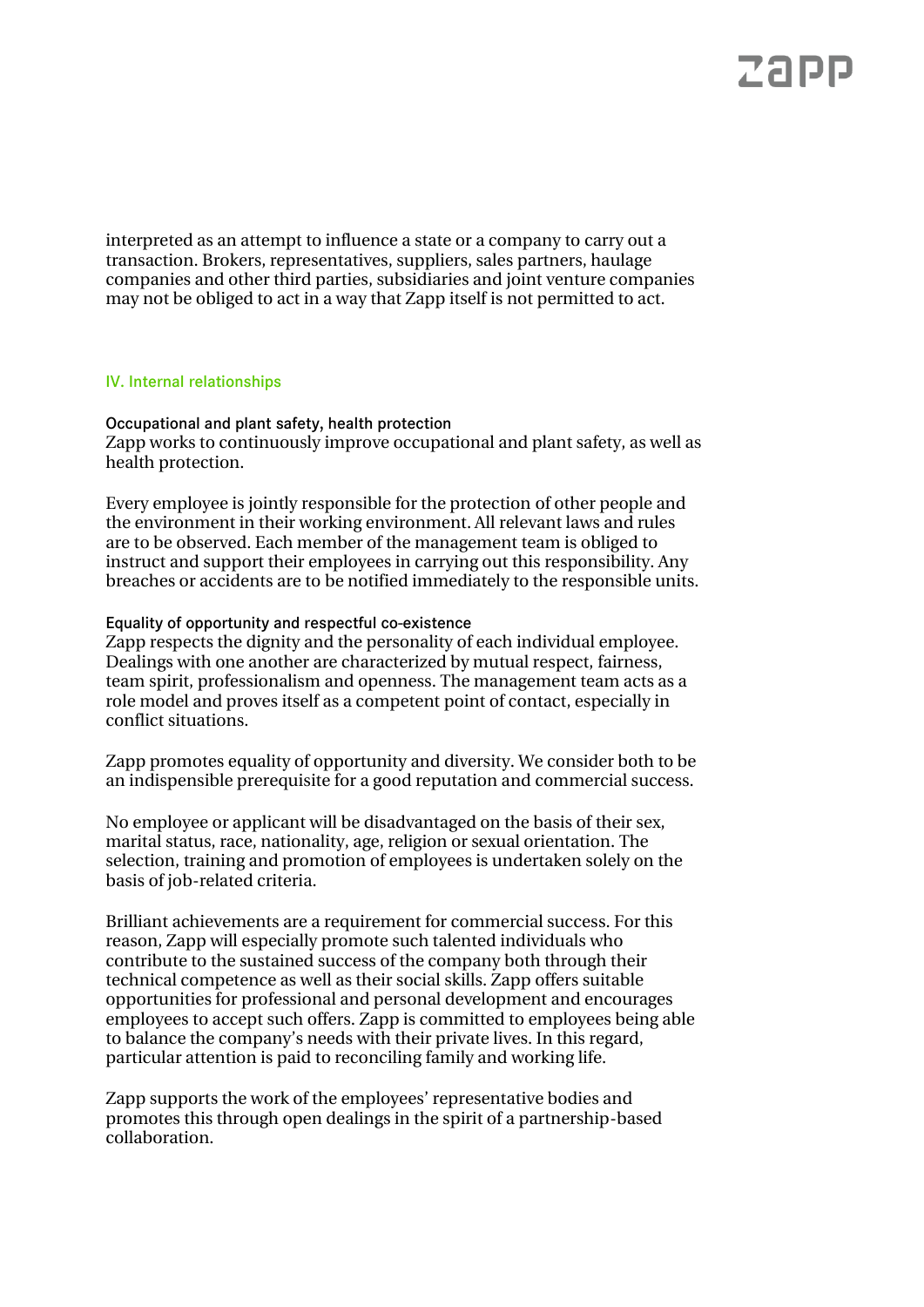#### Child labor and forced labor

Zapp observes the rules of the ILO and the United Nations regarding human and children's rights and/or such rules in national legislation. In this regard, Zapp is bound in particular to observe the rules regarding the minimum employment age,as well as the rules regarding the prohibition and immediate action for the elimination of the worst forms of child labor. Of the standards specified, the strictest is to be followed. Any form of child exploitation is prohibited. Working conditions that are similar to those of slavery or that are harmful to children's health are prohibited. The rights of young employees are to be protected.

Likewise, Zapp observes the prohibition of all forms of forced labor, such as the employment of prison inmates, if this breaches a person's basic rights.

### V. Commitment to social responsibilty

#### General principles

The acceptance of a responsibility to society and the environment is an essential factor for the sustained success of a company. Through its products and services, its investments and its role as an employer, Zapp performs an essential role from a structural and macroeconomic perspective.

Zapp acts in a responsible manner at international, national, regional and local level, and as a living part of the communities concerned. In this connection, Zapp looks to engage in dialog with groups that are affected by its commercial activities or whose activities can influence Zapp's commercial operations.

Zapp regards itself as having a particular responsibility to promote social development, especially at regional and local level. This may be achieved by providing apprenticeship places in excess of its own requirements, through initiatives primarily in the social, environmental and cultural sphere, voluntary activities undertaken by Zapp employees or through other appropriate measures.

Against this background Zapp welcomes the social commitment of its employees, provided that this seems appropriate having regard to the respective national, regional or local circumstances and there is no risk of there being a conflict with Zapp's operational requirements.

#### Environmental protection

Zapp is committed to protecting our environment as a corporate objective and states the resource-saving methods used in the manufacture of its products to be a production factor to be observed. The following guiding principles for environmental protection apply: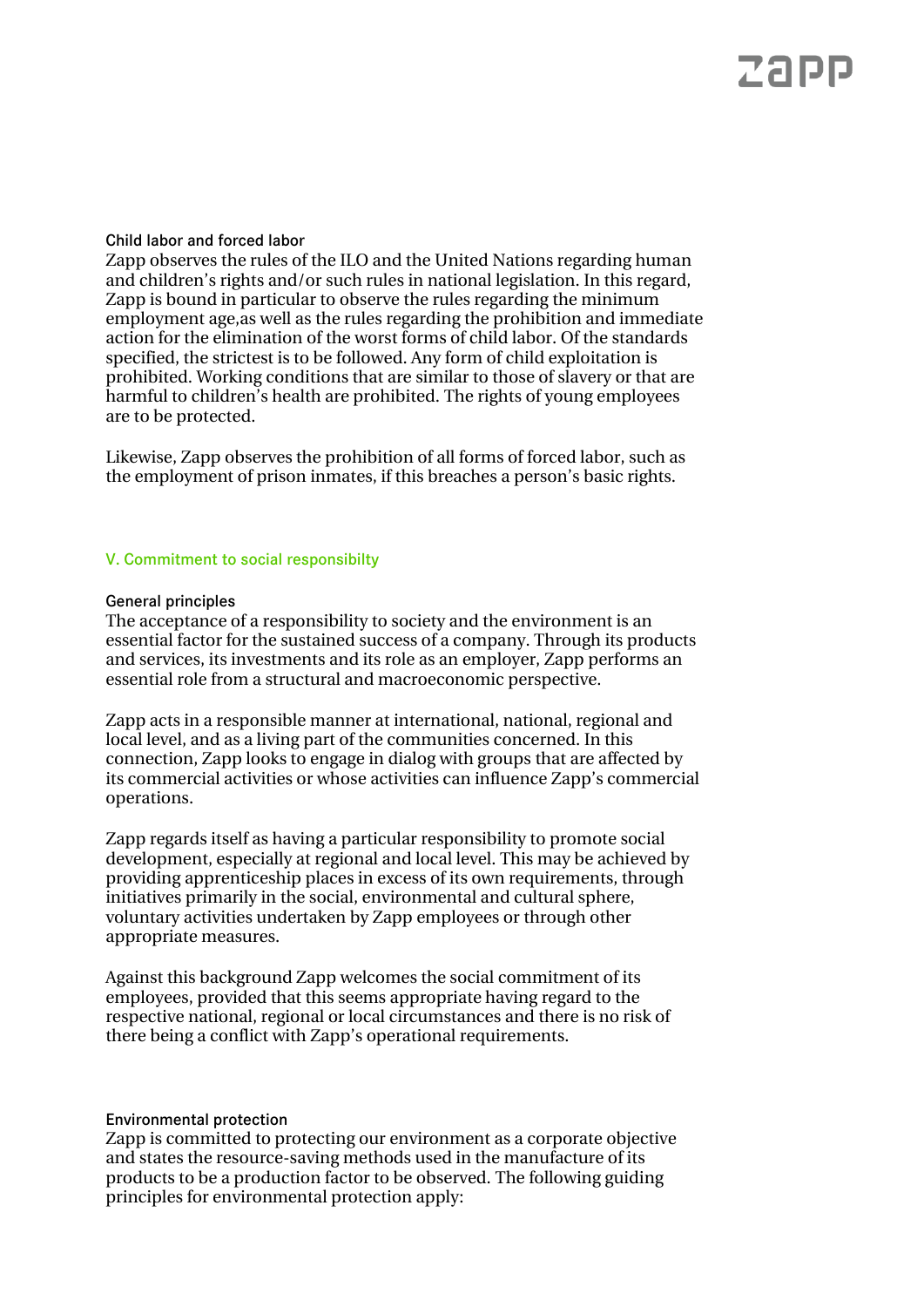- o Our environment is to be looked after, all natural resources are to be used sparingly and pollution for nature and humans is to be avoided or reduced.
- o The requirements of a sound environment are to be taken into account in the development and design stages, in the manufacturing process, with regard to packaging and when dispatching our products, as well as in improving processes and commissioning new plants and products.

Zapp also expects its business partners to observe all laws and regulations for the protection of humans and the environment. When disposing of waste, the most environmentally sound method of disposal is to be chosen, which is justifiable having regard to economic considerations. If any incident occurs that could result in environmental pollution, the responsible departments in the company should be notified comprehensively and without delay and they should initiate the notifications required by law to the authorities.

#### VI. Compliance with the Code of Conduct/Reporting system

#### General Principles

Every Zapp employee will be given access to a copy of the Code of Conduct. It must become a living part of the corporate culture and thereby part of the day-to-day life of all Zapp employees. Management in particular are called upon to actively promote its implementation. This includes ensuring that all employees under their supervision are familiar with the Code of Conduct and can comply with it in practice.

For any questions relating to this Code and compliance with the Code, employees should first seek clarification from their supervisor or the responsible specialist department in the relevant company. Clarification will be given on how individual passages of the Code are to be interpreted or how one's own specific behavior is to be measured against the benchmarks set out in the Code. If an employee suspects that he/she or another employee has breached the Code, this matter should be initially clarified in the respective working environment.

#### Compliance officer

If this is not possible or if it does not seem appropriate to the matter, every employee may contact the compliance officer at Zapp. The compliance officer is appointed by Zapp AG.

The compliance officer will treat every question, suggestion and every piece of information in the strictest of confidence and deal with each concern individually as the situation demands. Upon request, employees will be informed of how their issue was handled and whether and what measures were taken. No employee will face recrimination for contacting the